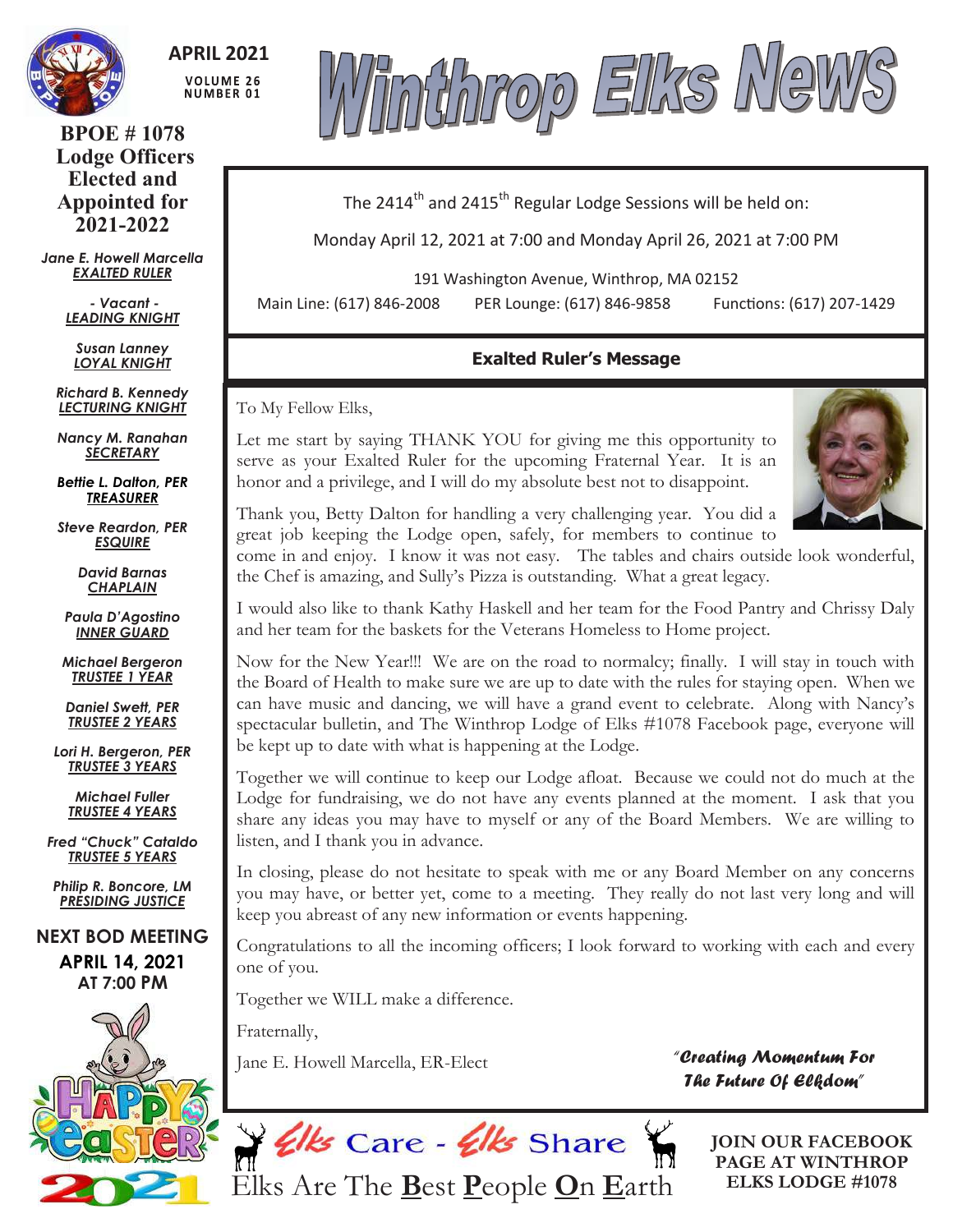## **SICKNESS AND DISTRESS**

 John Boudrow Resting at Home Martin S. Rosen MGH-Boston Frank C. Sarro Resting at Home

Please contact our Lodge Secretary at (617) 207-1590 if you know of any members who may be sick or distressed.

#### **CONGRATULATIONS—Life Membership Granted at our March Lodge Sessions to the following.**

**—James Bishop —Thomas Malinowski —Patrick W. Marks —Domenic Spinale** 



## **STORK REPORT — Possibly Future Elk —**



Mary Ellen Jacques welcomed granddaughter Skylar Murphy. William E. Jacques III, PER, HLM welcomed granddaughter Skylar Murphy.

#### **2021—2022 Fraternal Year**

**Your Lodge dues are due annually on or before April 1st .** All statements have been mailed. If you lost or misplaced your notice you can either mail a check or go online to pay by credit or debit card:

**https://search.revopay.com/elkslodge**

**2020-2021 Delinquent Members—**as of today there are 68 members who did not pay dues for last year and will be dropped from are active rolls. They can reinstate without penalty before June 1st by paying last year's and this year's dues. Please encourage them to contact the Lodge Secretary today.

#### Need to Reach someone at the lodge?

Secretary: Nancy Ranahan. . . . . 617-207-1590 Email: [secretary1078@comcast.net](mailto:SECRETARY1078@COMCAST.NET) 



Treasurer: Agnes Nobile . . . . . 617-207-1680 Email: treasure[r1078@comcast.net](mailto:SECRETARY1078@COMCAST.NET)

Function Manager/Office . . . . . 617-207-1429 Email: [winthropelksfunctions@gmail.com](mailto:winthropelksfunctions@gmail.com)

**Main Line 617-846-2008 PER Lounge 617-846-9858 / Grille Room 617-846-1488**



**The Clock This Day Has Stopped and Across Its Dial The Motionless Shadows Mark The Hour of Eleven**

**Rui M. Amaral** *Initiated: 09/27/1995 Deceased: 03/07/2021*

**Sleep My Brother and May Peace Be With You.**

## With Heartfelt Sympathy to Our Members

Carlos Amaral on loss of his brother. Christopher Amaral on loss of his uncle. Manuel Amaral on loss of his brother. Ellen Baxter on loss of her sister.\* Alexander Bromley on loss of his uncle. Frederick Long on loss of his wife. Judith Teixeira on loss of her sister.\*



\*Sadly, inadvertently omitted from prior issue.

#### **PROPOSITIONS FOR MEMBERSHIP**

| <i>Initiation</i>      | <b>Residence</b> | <i>Occupation</i>   | <b>Proposer</b>          |
|------------------------|------------------|---------------------|--------------------------|
| Taylor Scolaro         | East Boston      | Daycare<br>Admin.   | Peter Scolaro            |
| Reinstatement          | <b>Residence</b> | Occupation          | <b>Proposer</b>          |
| Edward<br>McDonough    | Woburn           | Plumber             | Peter Scolaro            |
| <b>Affiliation</b> T/D | <b>Residence</b> | <i>Occupation</i>   | <b>Proposer</b>          |
| Darlene<br>Minincleri  | Winthrop         | <b>Broker</b>       | Saugus/Everett<br>#642   |
| Scott Schwartz         | Winthrop         | Communi-<br>cations | San Francisco<br>$\#003$ |

*Pending an interview, applicants will be balloted at a future Lodge Session. Please review the listing and report any concerns immediately to the Committee chairman, Richard Friel (617) 846-2345 or to Committee member, Jane Rosenthal (617) 846-9111.* **Interview Committee meets at least once each month, except for August. Review Secretary's Board details.**

#### PLEASE NOTE

Michael Sullivan resigned leaving the Leading Knight's position open for the new year. Nominations were opened at the Monday March 22nd Lodge Session and will remain open for ballot during the Monday April 12th Lodge meeting, if necessary. Dennis Ranahan PER, PDD has been nominated by Exalted Ruler-Elect Jane Howell Marcella.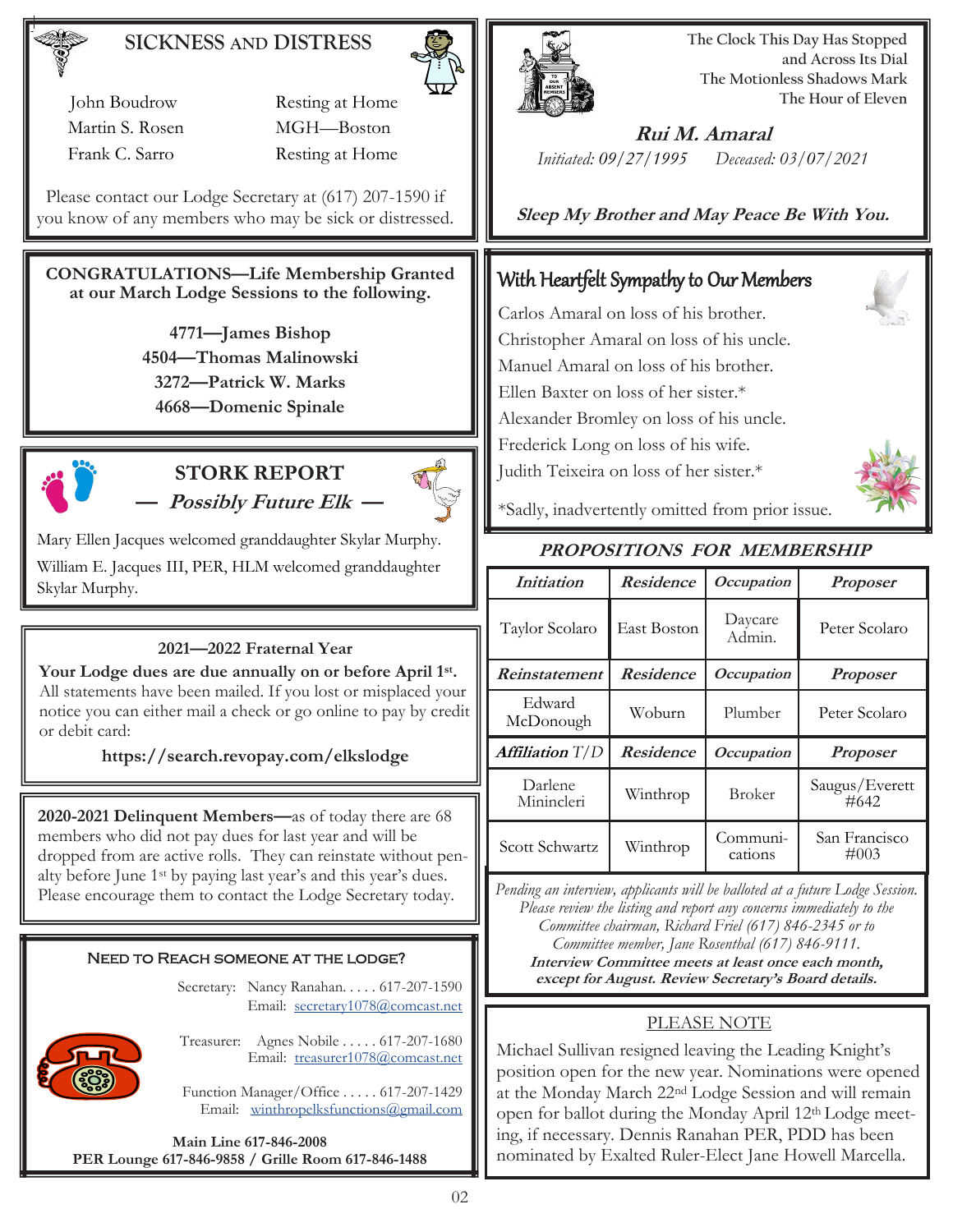#### **2020/2021 House Committee**

**Steve Reardon, PER, Chairman**

- **Michael Abboud**
- **Jesse Carman**

**Gerald Cesario, HLM**

**Rich D'Agostino, LM**

**Kathy Haskell, PER**

**Tom Larity, HLM**

**Joe O'Brien, HLM**

**Paul Reardon**

**Next Meeting 04/21/21 at 7pm**

### **Elks Lodge 1078 Scholarship**

Information can be obtained from Scholarship Chairman Fred Loomis. Call **(617) 470-2514** or email him at **fred.loomis@wosupply.com**

**Local Lodge Scholarship** applications are now available and are due back to the lodge by **May 1st** . Email the chairman for an application.

#### **ELKS CARE—ELKS SHARE**

**Even in these difficult times, we continue to do our best to support those in need.**

#### **APRIL CALENDAR 04/10 Installation of Officers—3pm 04/12 Lodge Meeting—7pm 04/14 Board of Directors Meeting—7pm 04/26 Lodge Meeting—7pm 04/21 House Committee Meeting—7pm 04/27 District Deputy Clinic—7:30pm**

**Replacement Fee for Membership & Key Cards**

**\$10 fee is charged for replacement of either card. For assistance, call the Secretary at (617) 207-1590 or send an email to her at secretary1078@comcast.net** 

**Welcome to Our Newest Member**

Initiated on 3/22/2021

6821—Roberta Daly

 **Please Be Sure To Say "Hello"**

**Metro-North District Deputy Clinic will be held at Winthrop Lodge on Tuesday, April 27, 2021 at 7:30pm.** 

According to the Laws of the Order, it is mandatory that the Exalted Ruler, Leading Knight, Secretary and the Chairperson of the Board of Directors be present. Masks should be worn.

## **YOUR SUPPORT IS GREATLY APPRECIATED**

Thank you to all of our members who have made donations to the optional funds listed on the renewal notice. We continue to receive generous contributions for the Elks National Foundation, Winthrop Lodge Charities, and the Lodge Emergency Fundraiser which proves that Elks Care—Elks Share.

We apologize to those who donated online via Revopay—as it didn't quite work as expected. The service is truly a convenient payment method and we plan to continue with it. However, we did hear that some folks wanted to make larger donations but couldn't. Please know that you may send checks directly to the lodge while we work to correct the situation. Whatever you can donate—large or small is greatly appreciated. This is your Lodge and we want to make sure the lodge remains open for generations to come and that we continue to serve our members and support our community, especially those in need.

Just think of all the great memories you've made here. . . Let's make some more!

## **HOME KITS FOR VETERANS**



**Thank you Chrissy Daly for heading up this project and to Kathy Gillis for helping us put the baskets together. Great job.** 

#### **FOOD & NON-PERISHABLES FOR LOCAL FOOD PANTRY**



**Thank you to everyone who donated food and money to Kathy's Food drive. We couldn't have done it without you.** 

**Pictured: Esquire/PER Steve Reardon, Chair/PER Kathy Haskell, Exalted Ruler Bettie Dalton, and ER-Elect Jane Howell Marcella.**